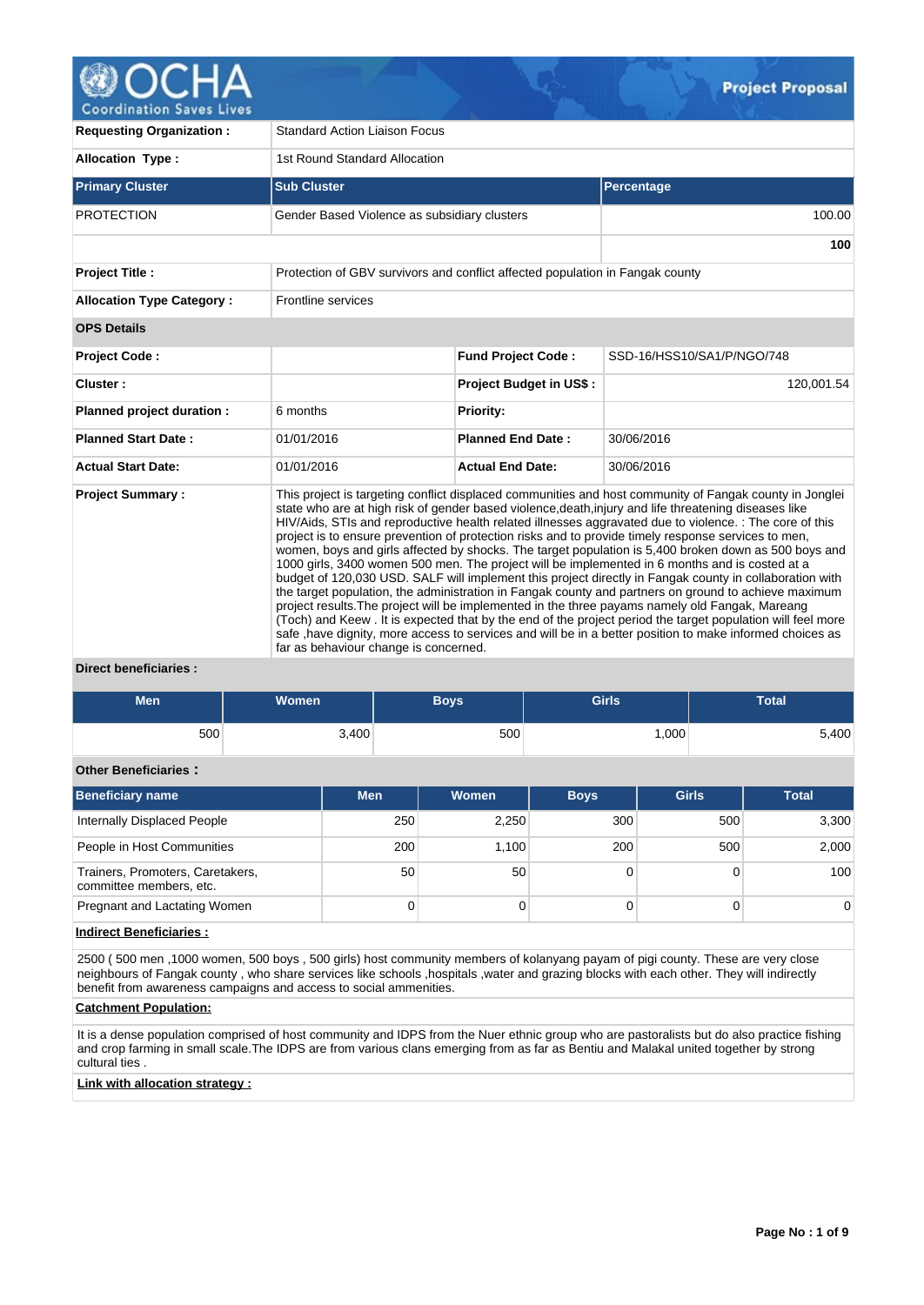The project aims at providing life -saving GBV prevention and response . In a nut shell it is aimed at protecting the rights of the most vulnerable men, women, boys and girls , including freedom of movement; improving self-reliance and coping capacities through prevention of protection risks and scaling up response services to survivors of GBV.

This project also seeks to coordinate with other multi-sectoral actors operating in Fangak county through continuation of regular coordination meetings to ensure effective and coordinated response and entrench protection mainstreaming among partners on ground.

The project intends to utilize the dry season through implementing most activities in the first and second quarters , an example is SALF will be pre- positioning supplies like dignity kits in January 2016. Some of the life saving services to scale up this year include, case management, life-saving psycho social support, increasing access to health services and HIV/Aids prevention.

### **Sub-Grants to Implementing Partners :**

| <b>Partner Name</b> | <b>Partner Type</b> | <b>Budget in US\$</b> |
|---------------------|---------------------|-----------------------|
|                     |                     |                       |

### **Other funding secured for the same project (to date) :**

| <b>Other Funding Source</b> | <b>Other Funding Amount</b> |
|-----------------------------|-----------------------------|
|                             |                             |

#### **Organization focal point :**

| <b>Name</b>       | <b>Title</b>            | <b>Email</b>                 | <b>IPhone</b> |
|-------------------|-------------------------|------------------------------|---------------|
|                   |                         |                              |               |
| Florence Paul     | Programs Manager        | florencepk.paul797@gmail.com | 211955699189  |
| Lony Ruot Kok     | President               | salfnets@yahoo.com           | 211955411371  |
| Pius Munene       | <b>Finance Director</b> | pijunesh@gmail.com           | 211955428380  |
| <b>BACKGROUND</b> |                         |                              |               |

# **1. Humanitarian context analysis**

Majority of IDPS in Fangak county have been integrated into the host community. The case load has however increased from 2015 figures attributed to IDP Population reluctance to return to their homes despite the August 2015 signed peace deal aimed at ending the political crisis in South Sudan and the continuing violence in upper Nile and unity states. Peace according to the population is yet to consolidate .A total of 93,540 conflict affected men and women live in Fangak County this are IDPs and Host community ( Protection Cluster figures, October 2015). Majority of these are women and children. IRNA report , keew payam June 2015 estimated IDP figures as; 3,000 Pulita payam 15,000,Old Fangak payam ,,13,000 Manajang payam 4,700 Paguir payam 19,089. IRNA report , October 2015 New Fangak county estimated IDPS in New Fangak and wicmuon boma an area which has been a military base for close to two years as 19,092 ( 4781 men, 6579 women 3291 boys 3331 girls) .

As of December 30th 2015 minimal Violence has been reported .However, human rights violations and grave abuses on women and children continue in the county due to active hostilities in Upper Nile and Unity States with reportedly high figures of forced recruitment of young men and boys into the militia to go fight in Upper Nile and Unity states (SALF assessment 2015). The political environment pose uncertainty for IDPS especially with the confusion of creation of states and administrative areas by both warring parties. While Peace is imminent , its achievement remains a long process according to the IDPS.

There are strong cultural and social norms in this area which places women and girls at vulnerable situations. Women hold fears of sexual assault and rape for their daughters if they send them to collect firewood and water ( SALF Focus Group Discussions 2015) , because if they report it , their girls risk facing stigma and may not attract suitors for marriage.The prolonged conflict has had negative impact on human rights especially the rights of women ,boys and girls. Protection mechanisms were broken leaving the population at risk of protection threats like restricted movement and with conflict going on in Unity and Upper Nile, Forceful recruitment of young men is rampant There is a general lack of local supplies in the market, because of the conflict and high inflation . This has affected population access to basic needs and NGO operations on ground, have since then attracted high administrative costs , in Fangak , the main challenge is access to fuel for movement , since the movement is only possible by River Nile .The population continue to rely heavily on NGOs to provide basic

#### **2. Needs assessment**

needs and essential services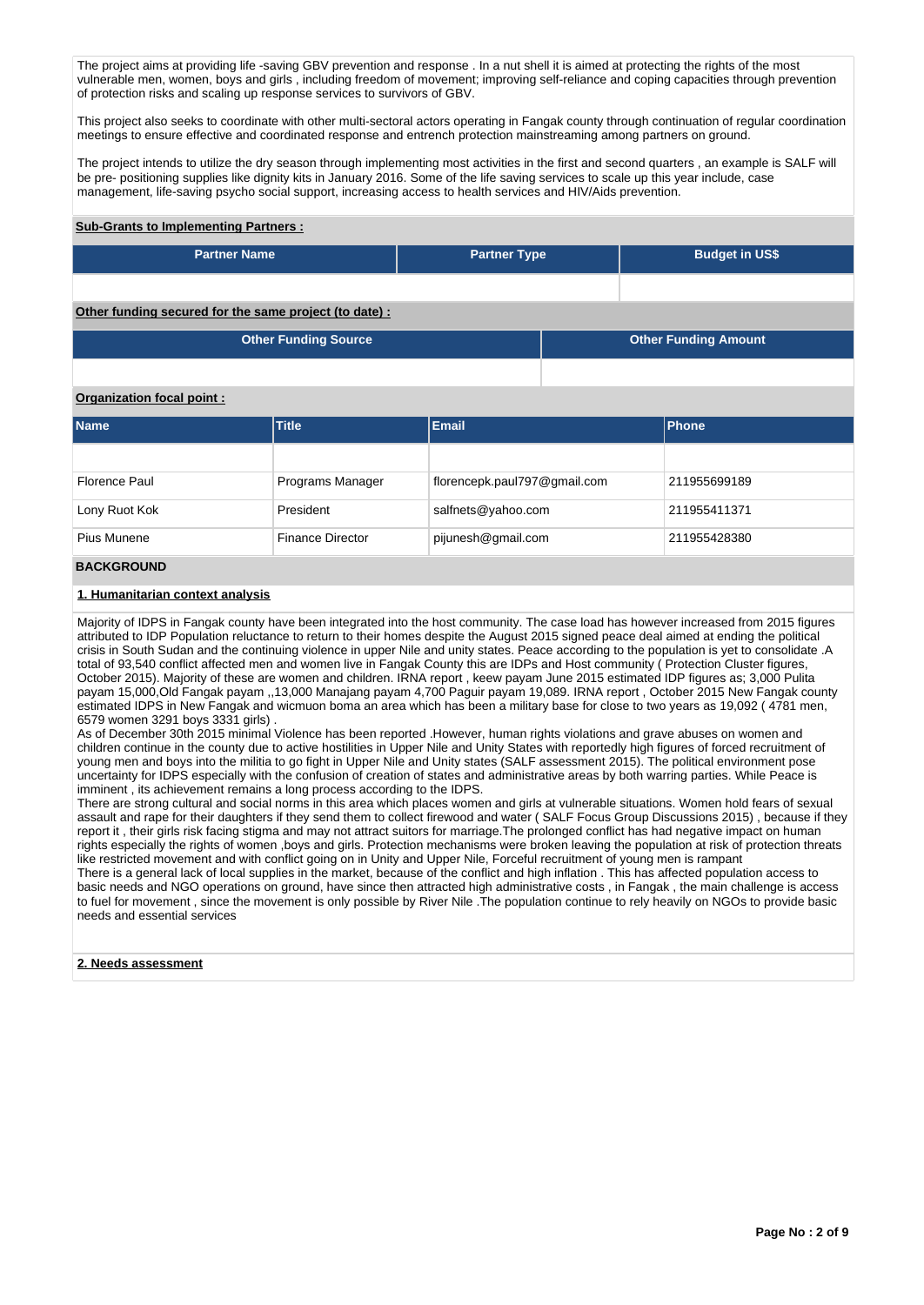Protection threats in Fangak county have been catalyzed by the December 2013 conflict.Other factors like the economy and destruction of social infrastructure has played a role in the broken protection systems and livelihoods.. Protracted economic crisis has been worsened by the recent devaluation of the south Sudanese currency posing risks for the population with a relatively high risk of women and girls trading sex for basic needs. Livelihoods have been destabilized and men who are the main breadwinners unable to provide for their families .The health Centre, schools, and other social amenities were completely destroyed in New Fangak and has left men , women boys ,girls, disabled, elderly more vulnerable to protection risks and threats and congestion in old Fangak.

Apart from lack of basic needs and access to services ,there is widespread trauma among boys and young men who had been forcefully recruited into the militia . Women and girls in particular live in fear and do not feel safe to collect water and firewood because of the presence of the militia .Women and girls also risk rape (SALF Assessment 2015). There is need to liaise with partners to ensure girls, women boys and men access health, psychosocial and social services .There is need to enhance coordination with local authority , frontline service providers and chiefs to restore broken local protection mechanisms and orient them on protective emergency response for both adult and child survivors. Much focus should be placed on preventing more harm to beneficiaries and responding to the different needs of survivors.

There is need to prevent SGBV to curb the spread of HIV/Aids . There is also need to coordinate with nutrition partners to ensure people living with HIV receive nutritional information to prevent opportunistic diseases. HIV Aids prevalence is at 1.3 % in Jonglei state according to South Sudan Household Survey (SSHHS) of 2010 and the Behavioural Monitoring Survey (BMS) of 2008.The presence of militia in schools where IDPS have taken shelter coupled with limited lighting at night may put women and girls ,men and boys at a higher risk of sexual abuse resulting to new HIV/AIDS infections. There is need to equip frontline service providers and community based protection networks with skills on conducting awareness on GBV,Pyschosocial support and HIV Aids. Nuer culture and customs undermines the dignity of women and girls .This aggravates the problem of early/forced marriages of boys and girls.SALF will coordinate with other clusters including the education partners to promote advocacy and involvement of men in protection and equal treatment for both girls and boys . There is need to provide dignity kits for women and girls and to conduct Sensitization on SGBV and life skills.

Environmental issues and conflict arise out of IDP congestion like deforestation for fuel. This project intends to create awareness on peace and peaceful co existence and also good practices of waste management and afforestation even though funding for it is limited.

#### **3. Description Of Beneficiaries**

The project targets both direct and indirect beneficiaries who are conflict affected and displaced of all ages .The total direct beneficiaries are 5400 ( 500men ,3400 women, 500 boys , 1000 girls) The host community figures are ( 200 men,1100 women,250 boys and 500 girls) The IDPS figures are ( 250 men,2250 women,300 boys 500 girls) . 100 ( 50 men and 50 women) frontline service providers are targeted in the 3 payams . There are estimated 4000 (2000 women ,1000 men,500 boys and 500 girls ) from kolanyang payam of neigbouring pigi county bordering New Fangak .These are very close neighbours of Fangak county , who share social amenities like schools ,hospitals ,water and grazing blocks with each other. They will indirectly benefit from awareness campaigns designed in this project.

#### **4. Grant Request Justification**

According to HNO and protection cluster figures 2015, Fangak county has a caseload of 163,200 people in need of protection services.These people are faced with life threatening situations like violence, injury, drought and disease. The Protection Cluster has considered the county as among those in need of prevention and response services due to the huge case load of IDPS.Due to conflict the protection mechanisms have not only collapsed but also the caseload is the highest ever recorded since the onset of the conflict. SALF has been operating in Fangak County since the year 2000. It understands the dynamics of the county and the needs of the target group. SALF has the capacity of responding to protection needs of both the host community and the IDPS. It has assets and competent staff who are trained to handle protection emergencies. SALF has implemented CHF funded project of 2013/2014 and 2014/2015 and now urgently needs CHF funding for 2016 to address the needs of the huge caseload.Further more, CHF funding is necessary to ensure that the needs of the caseload presented are addressed in line with the IASC standards for GBV interventions. In 2014/2015 SALF responded to the needs of only 9090 men and women in Fangak , this funding will address the needs of new 5400 beneficiaries in three payams of Pulita (keew), old Fangak and Mareang (Toch)

#### **5. Complementarity**

This CHF funding is necessary to ensure that the needs of the caseload presented are addressed in line with the IASC standards for GBV interventions. In /2015 SALF responded to the needs of only 9090 men and women in Fangak , this funding will address the needs of new 5400 beneficiaries in three payams of keew, old Fangak and Mareang (Toch)

SALF 's CHF funding is too small to cater for the presented caseload and leaves out more than 20,000 people in need from other payams of Fangak county without support. To address this funding gap , SALF will continue fundraising for these needs. Currently UNFPA is funding caseloads in payams not addressed by CHF funding for the project "strengthening of local protection systems " amounting to 70,000USD in the first quarter of 2016. This will address the needs of a total of 6000 conflict affected IDPS and host community and places emphasis on protecting women as well as strengthening their sources of livelihoods. CHF does not fund integration of livelihood activities in GBV programming in the longer term.

This project will run for 6 months because the funding available is small and we expect changes of context by July 2016 with a possibility of IDPS returnign back to their homes in light of the signed peace agreement.

SALF is also sourcing for funding externally to implement more durable solutions to the problem of GBV beyond the emergencies.

# **LOGICAL FRAMEWORK**

#### **Overall project objective**

To Increase access and improve provision of quality, timely, safe, age appropriate and gender sensitive GBV prevention and response services for 5400 IDPS and Host communities by December 2016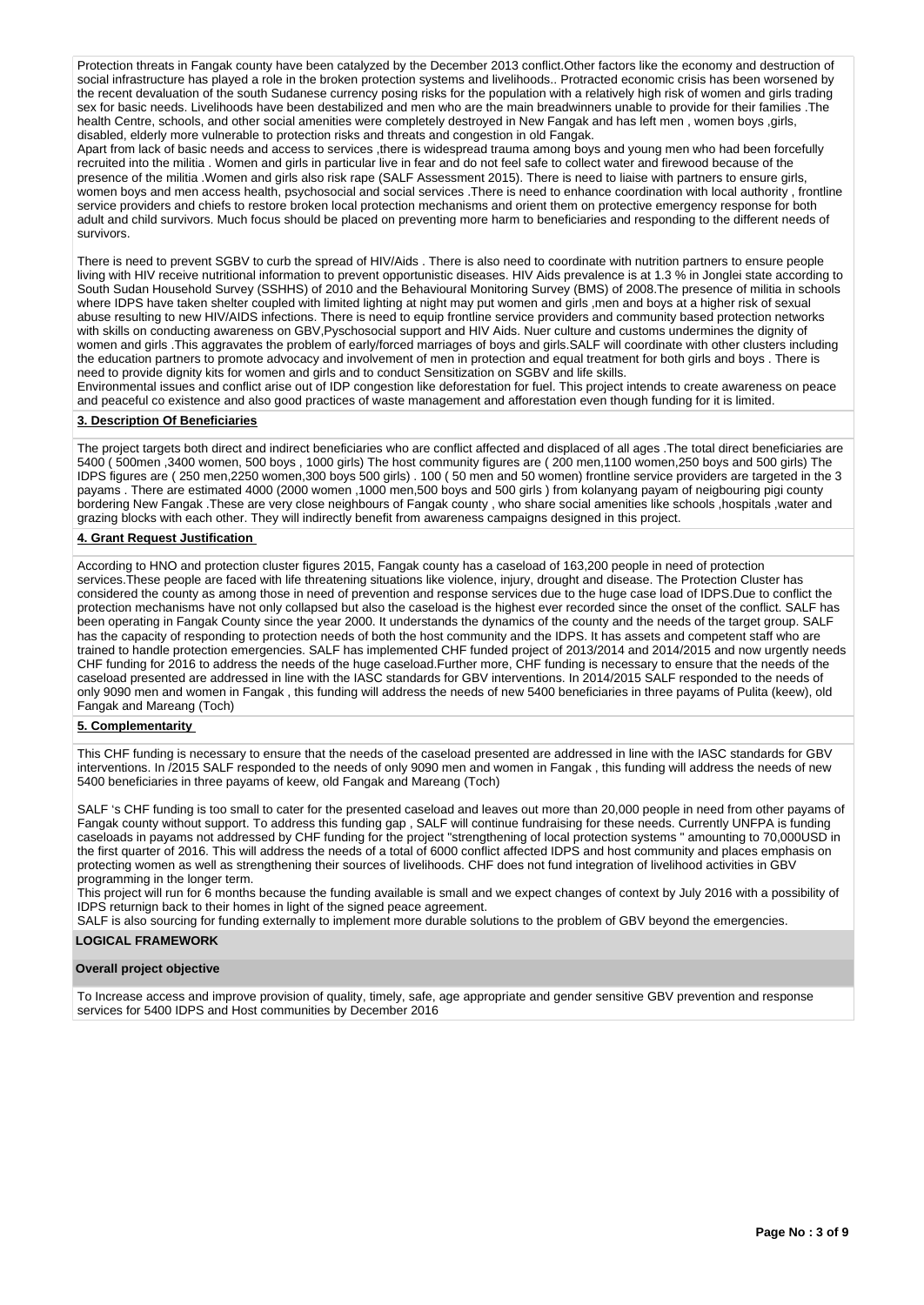| <b>PROTECTION</b>                                                                                                                                                                                                                                                                                                                                                                                                                                                                                                                                                                                                                                                                                                                                                                                                                                                                                                               |                                                                                                                                                                                                              |                                                                                                                                                 |            |                                 |                   |  |                     |  |  |  |  |
|---------------------------------------------------------------------------------------------------------------------------------------------------------------------------------------------------------------------------------------------------------------------------------------------------------------------------------------------------------------------------------------------------------------------------------------------------------------------------------------------------------------------------------------------------------------------------------------------------------------------------------------------------------------------------------------------------------------------------------------------------------------------------------------------------------------------------------------------------------------------------------------------------------------------------------|--------------------------------------------------------------------------------------------------------------------------------------------------------------------------------------------------------------|-------------------------------------------------------------------------------------------------------------------------------------------------|------------|---------------------------------|-------------------|--|---------------------|--|--|--|--|
|                                                                                                                                                                                                                                                                                                                                                                                                                                                                                                                                                                                                                                                                                                                                                                                                                                                                                                                                 | <b>Cluster objectives</b>                                                                                                                                                                                    | <b>Strategic Response Plan (SRP) objectives</b>                                                                                                 |            | <b>Percentage of activities</b> |                   |  |                     |  |  |  |  |
|                                                                                                                                                                                                                                                                                                                                                                                                                                                                                                                                                                                                                                                                                                                                                                                                                                                                                                                                 | CO1: The safety and dignity of vulnerable<br>individuals is improved through prevention<br>programming and protection mainstreaming<br>to address threats and vulnerabilities                                | HRP 2016 SO1: Save lives and alleviate<br>suffering through safe access to services and<br>resources with dignity                               |            | 50                              |                   |  |                     |  |  |  |  |
| and freely                                                                                                                                                                                                                                                                                                                                                                                                                                                                                                                                                                                                                                                                                                                                                                                                                                                                                                                      | CO2: Quality protection response services<br>are available and can be accessed safely                                                                                                                        | HRP 2016 SO1: Save lives and alleviate<br>suffering through safe access to services and<br>resources with dignity                               | 50         |                                 |                   |  |                     |  |  |  |  |
| <b>Contribution to Cluster/Sector Objectives:</b> This project activities are designed in line with Strategy tier one of prevention and<br>response. SALF intends to increase availability and improve provision of quality, timely, safe, age appropriate and gender sensitive GBV<br>response and prevention services.<br>Other activities aim at the reduction of risks of GBV in the provision of multi-sectoral response to the affected population though life saving<br>messaging and coordination of multi sector protection mainstreaming activities. SALF is a protection Partner in Fangak county and would<br>ensure that meetings are held to support partners in protection mainstreaming.<br>Coordination with other partners would ensure among other results that vulnerable females and males within affected populations have<br>received skill and knowledge-building opportunities, including life skills. |                                                                                                                                                                                                              |                                                                                                                                                 |            |                                 |                   |  |                     |  |  |  |  |
| <b>Outcome 1</b>                                                                                                                                                                                                                                                                                                                                                                                                                                                                                                                                                                                                                                                                                                                                                                                                                                                                                                                |                                                                                                                                                                                                              |                                                                                                                                                 |            |                                 |                   |  |                     |  |  |  |  |
|                                                                                                                                                                                                                                                                                                                                                                                                                                                                                                                                                                                                                                                                                                                                                                                                                                                                                                                                 | Increased access to safe, quality and timely services                                                                                                                                                        |                                                                                                                                                 |            |                                 |                   |  |                     |  |  |  |  |
| Output 1.1                                                                                                                                                                                                                                                                                                                                                                                                                                                                                                                                                                                                                                                                                                                                                                                                                                                                                                                      |                                                                                                                                                                                                              |                                                                                                                                                 |            |                                 |                   |  |                     |  |  |  |  |
| <b>Description</b>                                                                                                                                                                                                                                                                                                                                                                                                                                                                                                                                                                                                                                                                                                                                                                                                                                                                                                              |                                                                                                                                                                                                              |                                                                                                                                                 |            |                                 |                   |  |                     |  |  |  |  |
|                                                                                                                                                                                                                                                                                                                                                                                                                                                                                                                                                                                                                                                                                                                                                                                                                                                                                                                                 |                                                                                                                                                                                                              | Men, boys women and girls receiving quick and improved protection services                                                                      |            |                                 |                   |  |                     |  |  |  |  |
| <b>Assumptions &amp; Risks</b>                                                                                                                                                                                                                                                                                                                                                                                                                                                                                                                                                                                                                                                                                                                                                                                                                                                                                                  |                                                                                                                                                                                                              |                                                                                                                                                 |            |                                 |                   |  |                     |  |  |  |  |
| and HIV/Alds testing                                                                                                                                                                                                                                                                                                                                                                                                                                                                                                                                                                                                                                                                                                                                                                                                                                                                                                            | Assumption that beneficiaries would use the services provided<br>Assumption that the beneficiaries target number remain constant.<br>There is the risk of further displacement if peace does not consolidate | Assumption that other service providers especially in the health sector will be in a position to respond to GBV -health related cases like rape |            |                                 |                   |  |                     |  |  |  |  |
| <b>Activities</b><br>Activity 1.1.1                                                                                                                                                                                                                                                                                                                                                                                                                                                                                                                                                                                                                                                                                                                                                                                                                                                                                             |                                                                                                                                                                                                              |                                                                                                                                                 |            |                                 |                   |  |                     |  |  |  |  |
|                                                                                                                                                                                                                                                                                                                                                                                                                                                                                                                                                                                                                                                                                                                                                                                                                                                                                                                                 |                                                                                                                                                                                                              | Identify vulnerable women and girls and distribute Dignity kits to 500 women and 500 girls provided by the core pipeline                        |            |                                 |                   |  |                     |  |  |  |  |
| Activity 1.1.2<br>services in confidentiality.                                                                                                                                                                                                                                                                                                                                                                                                                                                                                                                                                                                                                                                                                                                                                                                                                                                                                  |                                                                                                                                                                                                              | Equip 3 women centers with print outs of case management tools ,PSS tools ,communication materials and equipment to effectively offer           |            |                                 |                   |  |                     |  |  |  |  |
| Activity 1.1.3                                                                                                                                                                                                                                                                                                                                                                                                                                                                                                                                                                                                                                                                                                                                                                                                                                                                                                                  |                                                                                                                                                                                                              |                                                                                                                                                 |            |                                 |                   |  |                     |  |  |  |  |
|                                                                                                                                                                                                                                                                                                                                                                                                                                                                                                                                                                                                                                                                                                                                                                                                                                                                                                                                 |                                                                                                                                                                                                              | Conduct case management for adult and child survivors in the 3 payams using appropriate tools.                                                  |            |                                 |                   |  |                     |  |  |  |  |
| Activity 1.1.4                                                                                                                                                                                                                                                                                                                                                                                                                                                                                                                                                                                                                                                                                                                                                                                                                                                                                                                  |                                                                                                                                                                                                              |                                                                                                                                                 |            |                                 |                   |  |                     |  |  |  |  |
|                                                                                                                                                                                                                                                                                                                                                                                                                                                                                                                                                                                                                                                                                                                                                                                                                                                                                                                                 |                                                                                                                                                                                                              | Provide psychosocial support services to adult and child survivors in the 3 payams                                                              |            |                                 |                   |  |                     |  |  |  |  |
| <b>Indicators</b>                                                                                                                                                                                                                                                                                                                                                                                                                                                                                                                                                                                                                                                                                                                                                                                                                                                                                                               |                                                                                                                                                                                                              |                                                                                                                                                 |            |                                 |                   |  |                     |  |  |  |  |
|                                                                                                                                                                                                                                                                                                                                                                                                                                                                                                                                                                                                                                                                                                                                                                                                                                                                                                                                 |                                                                                                                                                                                                              |                                                                                                                                                 |            | End cycle beneficiaries         |                   |  | <b>End</b><br>cycle |  |  |  |  |
| Code                                                                                                                                                                                                                                                                                                                                                                                                                                                                                                                                                                                                                                                                                                                                                                                                                                                                                                                            | <b>Cluster</b>                                                                                                                                                                                               | <b>Indicator</b>                                                                                                                                | <b>Men</b> | <b>Women</b>                    | <b>Boys</b> Girls |  | <b>Target</b>       |  |  |  |  |
| Indicator 1.1.1                                                                                                                                                                                                                                                                                                                                                                                                                                                                                                                                                                                                                                                                                                                                                                                                                                                                                                                 | <b>PROTECTION</b>                                                                                                                                                                                            | (Frontline services) # of dignity kits distributed to<br>beneficiaries                                                                          |            |                                 |                   |  | 1,000               |  |  |  |  |
|                                                                                                                                                                                                                                                                                                                                                                                                                                                                                                                                                                                                                                                                                                                                                                                                                                                                                                                                 | <b>Means of Verification : Distribution List, M&amp;E reports</b>                                                                                                                                            |                                                                                                                                                 |            |                                 |                   |  |                     |  |  |  |  |
| Indicator 1.1.2                                                                                                                                                                                                                                                                                                                                                                                                                                                                                                                                                                                                                                                                                                                                                                                                                                                                                                                 | <b>PROTECTION</b>                                                                                                                                                                                            | Frontline services # of Women Friendly Spaces<br>(WFS) established/maintained                                                                   |            |                                 |                   |  | 3                   |  |  |  |  |
|                                                                                                                                                                                                                                                                                                                                                                                                                                                                                                                                                                                                                                                                                                                                                                                                                                                                                                                                 | <b>Means of Verification: Photos, M&amp;E reports</b>                                                                                                                                                        |                                                                                                                                                 |            |                                 |                   |  |                     |  |  |  |  |
| Indicator 1.1.3                                                                                                                                                                                                                                                                                                                                                                                                                                                                                                                                                                                                                                                                                                                                                                                                                                                                                                                 | <b>PROTECTION</b>                                                                                                                                                                                            | "# of GBV survivors receiving case management<br>services                                                                                       |            |                                 |                   |  | 108                 |  |  |  |  |
|                                                                                                                                                                                                                                                                                                                                                                                                                                                                                                                                                                                                                                                                                                                                                                                                                                                                                                                                 | <b>Means of Verification</b> : M&E reports, Social workers weekly reports                                                                                                                                    |                                                                                                                                                 |            |                                 |                   |  |                     |  |  |  |  |
| Indicator 1.1.4                                                                                                                                                                                                                                                                                                                                                                                                                                                                                                                                                                                                                                                                                                                                                                                                                                                                                                                 | <b>PROTECTION</b>                                                                                                                                                                                            | # of GBV survivors receiving PSS/PFA services                                                                                                   |            |                                 |                   |  | 5,400               |  |  |  |  |
|                                                                                                                                                                                                                                                                                                                                                                                                                                                                                                                                                                                                                                                                                                                                                                                                                                                                                                                                 | <b>Means of Verification:</b> Social workers weekly reports, M&E reports                                                                                                                                     |                                                                                                                                                 |            |                                 |                   |  |                     |  |  |  |  |
| Output 1.2                                                                                                                                                                                                                                                                                                                                                                                                                                                                                                                                                                                                                                                                                                                                                                                                                                                                                                                      |                                                                                                                                                                                                              |                                                                                                                                                 |            |                                 |                   |  |                     |  |  |  |  |
| <b>Description</b>                                                                                                                                                                                                                                                                                                                                                                                                                                                                                                                                                                                                                                                                                                                                                                                                                                                                                                              |                                                                                                                                                                                                              |                                                                                                                                                 |            |                                 |                   |  |                     |  |  |  |  |

Increased capacity among frontline service providers to deliver quality and timely services

### **Assumptions & Risks**

The trained frontline service providers will use the knowledge acquired

The beneficiaries would be willing to cooperate with the frontline service providers in the prevention and response to GBV.

There is a risk of trained female frontline service providers being too busy with domestic chores as opposed to using the acquired knowledge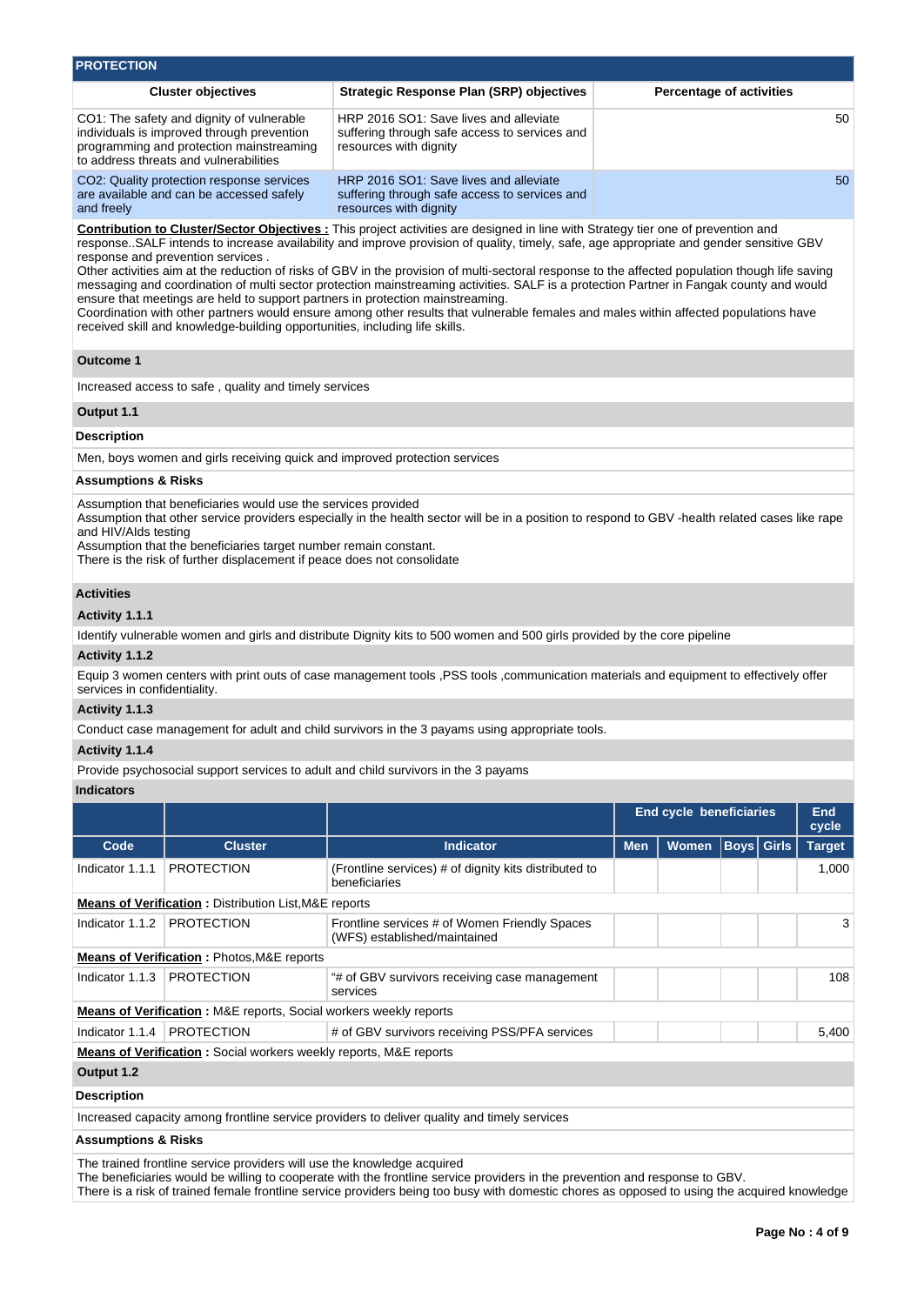### **Activities**

### **Activity 1.2.1**

Conduct trainings in the 3 locations of a total of 40 male and 40 females who are CBPNs from IDPS, and host communities on PFA **Activity 1.2.2** 

Conduct orientations in 3 locations of 20 male and 20 female CBPNs on GBV in emergency response for adult and child survivors.

### **Activity 1.2.3**

Conduct training of 30 female and 30 male frontline service providers on community based pyschosocial support

### **Indicators**

|                               |                                                                     |                                                                                          |            | <b>End cycle beneficiaries</b> |          | <b>End</b><br>cycle |               |  |  |  |  |
|-------------------------------|---------------------------------------------------------------------|------------------------------------------------------------------------------------------|------------|--------------------------------|----------|---------------------|---------------|--|--|--|--|
| Code                          | <b>Cluster</b>                                                      | Indicator                                                                                | <b>Men</b> | <b>Women</b>                   |          | <b>Boys</b> Girls   | <b>Target</b> |  |  |  |  |
| Indicator 1.2.1               | <b>PROTECTION</b>                                                   | Frontline services # of GBV service providers<br>trained on PSS                          | 40         | 40                             |          |                     | 80            |  |  |  |  |
|                               | <b>Means of Verification:</b> Training reports, M&E reports, Photos |                                                                                          |            |                                |          |                     |               |  |  |  |  |
| Indicator 1.2.2               | <b>PROTECTION</b>                                                   | Frontline services # people trained on GBV in<br>emergencies using GBV Minimum Standards | 20         | 20                             | $\Omega$ | $\Omega$            | 40            |  |  |  |  |
|                               | <b>Means of Verification:</b> Training reports, M&E reports, Photos |                                                                                          |            |                                |          |                     |               |  |  |  |  |
| Indicator 1.2.3               | <b>PROTECTION</b>                                                   | Frontline services # of caregivers reached with<br>community-based PSS                   | 30         | 30                             |          |                     | 60            |  |  |  |  |
| <b>Means of Verification:</b> |                                                                     |                                                                                          |            |                                |          |                     |               |  |  |  |  |
|                               | <b>Additional Targets:</b>                                          |                                                                                          |            |                                |          |                     |               |  |  |  |  |

### **M & R**

### **Monitoring & Reporting plan**

Monitoring and evaluation constitute an integral component of this project. The log frame established for this project simplifies the M&R task for the organization. SALF will employ its internal M&E tools to monitor the project bearing in mind the critical involvement of both male and female beneficiaries. For this reason, Participatory monitoring and evaluation methods are to be applied simultaneously to get feedback on the implemented activities, objectives as well the outcomes.

SALF monitoring and evaluation officer will work closely with the field staff including the protection officer to document progress. M&E tools to be used include field visits, one on one interviews with project beneficiaries (direct and indirect), public discussions, Focus group discussions, interviews with boma, payam,county and state officials as well as reflecting on the project activities. Data gathered, which mainly include key persons and beneficiary feedback will be used to gauge progress and will be used to generate monthly activity report and progress reports. Information from beneficiaries,[partners and staff will be analyzed and reported within the organization to manage the said project and also to be kept for future reference and guidance on lessons learnt. Data received will add value to GBV information management system

SALF will provide full support to the protection cluster monitoring team during the mid term and final evaluation conducted on the project to ascertain its effectiveness in achieving the overall purpose, objectives and outcomes.

The reporting format to be used for this project shall be adopted from the GBV sub cluster and the GMS . It shall be submitted regularly as required alongside related reports like the" 5Ws". and FTS . Financial reporting on the project activities shall also be shared with the donor and cluster members if need be.

Key to risk mitigation is coordination internally as SALF and externally with other partners. SALF field coordinator is in charge of reporting activity progress in the field including security and safety of staff. In the event that IDPS get further displaced and move to the bomas within the county/project area, SALF will swiftly adjust to the new locations and continue delivering critical services .similarly in the unlikely event that IDPS are further displaced and move outside the project area, discussions will be held by the Protection cluster SALF and CHF to find appropriate solutions. In case there will be New IDP arrivals, they will be treated with the dignity they deserve and discussions with key local leaders and partners on ground about settling them will be a top priority

### **Workplan**

| <b>Activitydescription</b>                                                                                                                                                               | Year |    | $\overline{\mathbf{2}}$ | 3   | 4            | 5            | 6 | 8 | 9 10 11 12 |  |
|------------------------------------------------------------------------------------------------------------------------------------------------------------------------------------------|------|----|-------------------------|-----|--------------|--------------|---|---|------------|--|
| Activity 1.1.1: Identify vulnerable women and girls and distribute Dignity kits to 500<br>women and 500 girls provided by the core pipeline                                              | 2016 |    | X                       |     |              |              |   |   |            |  |
| Activity 1.1.2: Equip 3 women centers with print outs of case management tools<br>,PSS tools ,communication materials and equipment to effectively offer services in<br>confidentiality. | 2016 | X  |                         |     |              |              |   |   |            |  |
| Activity 1.1.3: Conduct case management for adult and child survivors in the 3<br>payams using appropriate tools.                                                                        | 2016 | X. | X.                      | IX. | $\mathsf{X}$ | $\times$     | X |   |            |  |
| Activity 1.1.4: Provide psychosocial support services to adult and child survivors in<br>the 3 payams                                                                                    | 2016 | X. | X                       | X.  | X            | $\mathsf{x}$ | X |   |            |  |
| Activity 1.2.1: Conduct trainings in the 3 locations of a total of 40 male and 40<br>females who are CBPNs from IDPS, and host communities on PFA                                        | 2016 | X  | X                       |     |              |              |   |   |            |  |
| Activity 1.2.2: Conduct orientations in 3 locations of 20 male and 20 female CBPNs<br>on GBV in emergency response for adult and child survivors.                                        | 2016 | X  | X                       |     |              |              |   |   |            |  |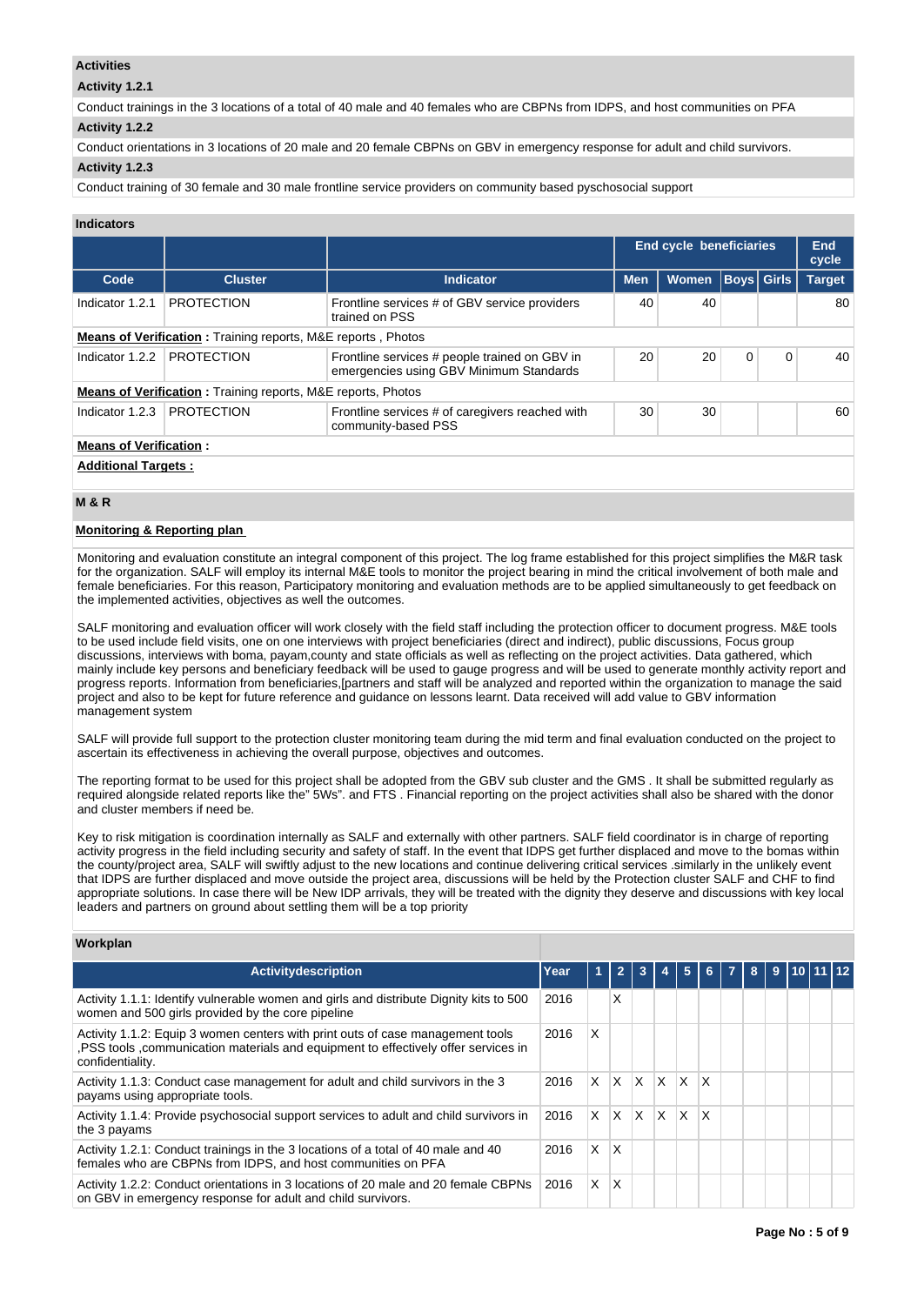### **Accountability to Affected Populations**

SALF has an organizational culture of involving both men and women during needs assessments. This way beneficiaries are able to prioritize their needs and define approaches for meeting them. Full involvement and consultations with key local leaders and existing county frontline service providers will ensure that valuable opinions and decisions are made for the success of the project. SALF will be employing participatory methods in the activities so that the emergency affected men; women; boys; girls, understand the whole project process touching on the key areas like, targets ,objectives and the expectations by the end of the project implementation; this will be done during meetings with beneficiaries.

Accountability will be achieved during monitoring and evaluation whereby participatory monitoring using participatory tools like focus group discussions and interviews will be employed . Project progress will be communicated to beneficiaries through their leaders.

### **Implementation Plan**

SALF intends to directly implement Protection activities with close collaboration of actors on ground and key leaders of the beneficiary groups. It will make use of the experience of its qualified and well trained staff as well as its existing organization resources and facilities. Accurate timing is key given that the project area is prone to floods which may hamper movement. SALF will make use of its previous experience in the implementation of similar Protection interventions. Notably, SALF has worked previously with UNFPA, ministry of Gender, child and social welfare and CHF in the Protection sector, therefore the organization has credible experience and capacity to respond to the needs of men, women, boys and girls affected by shocks. Notwithstanding, is the importance of consultation and participation of local leaders and beneficiaries to participate in the implementation of the planned activities. The organization will liaise continuously with community leaders in the planning, implementation and monitoring phases of the project. As a protection partner, the organization intends to bring on board actors on ground to work together to promote protection mainstreaming as a cross cutting issue through meetings and use of practical examples and demonstrations.

SALF recognizes the importance of pursuing its humanitarian goals by complying with the existing internationally accepted standard guidelines as well as the minimum requirements of International Humanitarian principles including IASC and SOP for Gender based Violence Prevention ,Protection and Response in South Sudan. Thus, SALF will continue to work with UNFPA as a technical partner in support of the overall GBV programming including this emergency project to achieve all the stipulated objectives. SALF will enhance and promote the visibility of CHF supported project by ensuring all material and equipment used in the project are

branded with the donors' name and Logo. Branding shall also be manifested by acknowledging the support of CHF funded project in meetings and gatherings.

### **Coordination with other Organizations in project area Name of the organization Areas/activities of collaboration and rationale** Solidarites' They implement WASH projects and they will support privacy and safety of WASH facilities for men and women, provide appropriate washing facilities for menstruating women , help restore dignity of women and girls and set an example on implementation of protection mainstreaming in WASH. Christian Mission Aid (CMA) They manage the county health centres, PHCCUs and we will work together in case management including CMR, access to HIV/AIDS services and refferals Norwegian Peoples' Aid (NPA) They work with WFP and are in charge of food distribution at the county and we will need their support to implement "meaningful access" meaning protecting pregnant women ,disabled women and girls from sexual exploitation and harassment during food distributions . This was identified as an issue by SALF in previous interventions. Nile Hope They implement Nutrition programs and provide life saving services like ensuring the protection of pregnant women and children from malnutrition which can aggravate the situation especially of the people living with HIV/AIDS.Thus working together will easen the campaign against HIV/Aids and other life threatening diseases Food For The Hungry (FH) This organization will come in handy during advocacy campaigns against early/forced child marriages through the keep all children in school campaign. Hold The Child This organization implements child protection activities. We will work together in providing service to children survivors of GBV Ministry of Gender Child and Social welfare The ministry is responsible for policy making, their links at the county level and the state will ensure that advocacy programs on protection are considered **Environment Marker Of The Project** A+: Neutral Impact on environment with mitigation or enhancement **Gender Marker Of The Project**

### 2b-The principal purpose of the project is to advance gender equality

#### **Justify Chosen Gender Marker Code**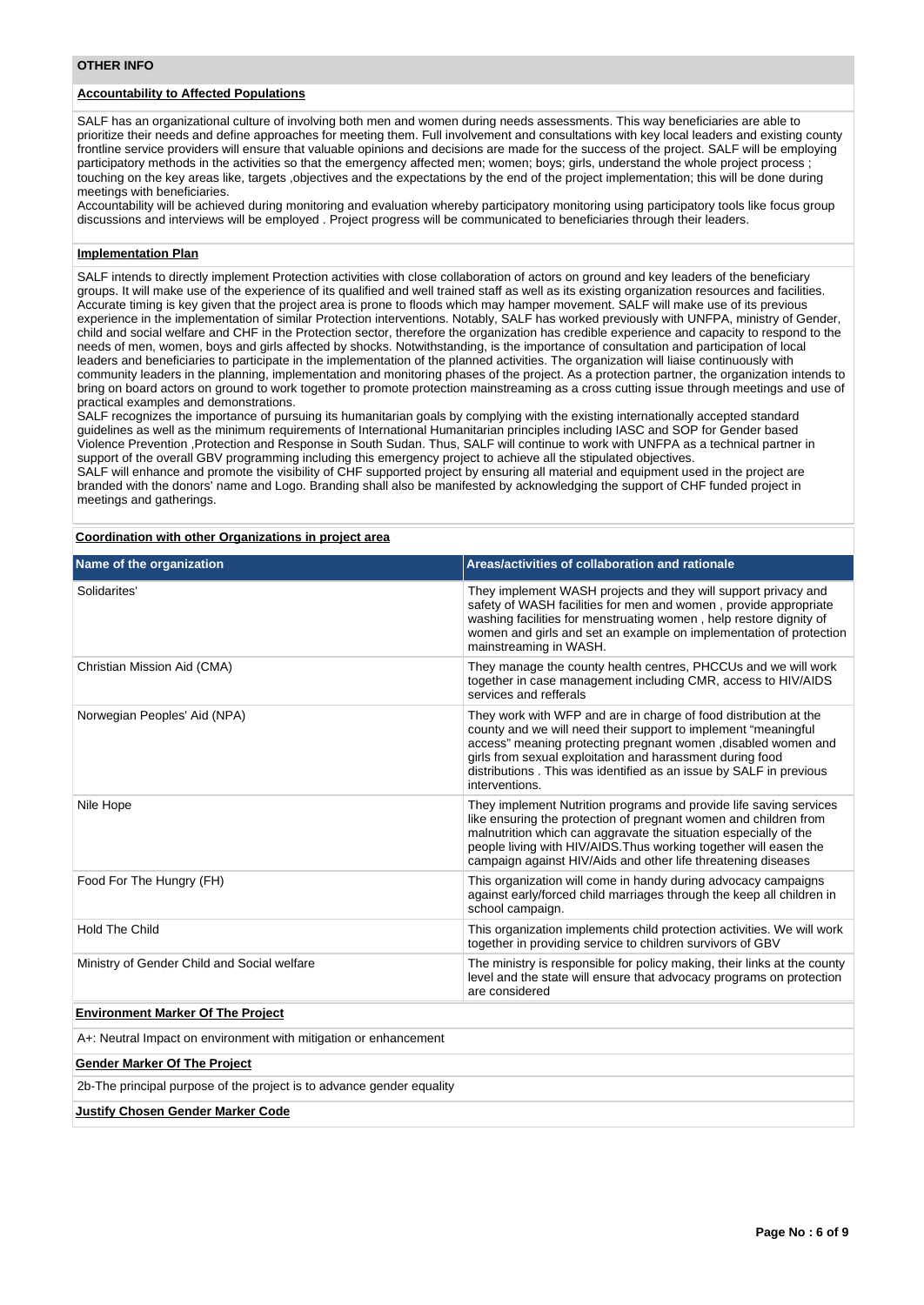The protection needs of women and men, boys and girls have been given prime consideration in this project process as given by IASC guidelines on gender. The activities are designed to meet gender needs presented on this document of both women and men through equal participation and implementation of the project. Male champions are critical in implementing GBV interventions because of the fact that SGBV does not occur to a specific sex. It is about considerations of roles of both males and females . Both male and female leaders from the host community and the IDPS will participate in the decision making processes to ensure provision of equal gender opportunities and critical services to address rape, trauma and access to health care. Participatory monitoring and implementation of the project will be conducted by the target group to ensure views of both sexes are captured and incorporated

#### **Protection Mainstreaming**

The role of SALF as a protection partner is to set good examples to other partners on ground on protection mainstreaming such as Impartial assistance, survivors support and violence prevention . This runs across other non-protection projects of the organization like FSL and WASH. The project activities are set to give priority to safety and dignity of men, women boys and girls and prevent negative coping strategies.Through regular coordination meetings ,partners on ground will be encouraged to report and share protection concerns for swift and coordinated response. SALF social workers have been well trained to work with utmost confidentiality and protect privacy of survivors . This is a virtue which the organization strives to sell to other partners on ground in order to reduce ethnic violence .

### **Country Specific Information**

### **Safety and Security**

Fangak county is considered a very volatile SPLM IO area, however, since the signing of the peace deal in August 2015, there has been little violence reported in this county therefore it is considered generally safe for humanitarian assistance. SALF field coordinator is well trained on safety and security . He is in charge of security of SALF staff and Assets and reports security concerns to the Juba office on a daily basis.

### **Access**

Fangak county can be accessed by river through Malakal town, but at the moment the river transport is insecure especially between panyikang and Pigi county towards New Fangak. There are operational airstrips in old Fangak,keew,Toch and Juiabor .Humanitarian workers can access the location by UNHAS without trouble. However UNHAS does not fly to keew and Juiabor bomas and partners depend on air charters to access the area. The County authorities and the Relief and Rehabilitation coordinator have an open door policy to NGOs and have are always happy to facilitate the work of NGOs and link them with the local authorities to identify and access relevant beneficiaries . The long –established trust and collaboration with administration and beneficiaries will be maintained by SALF

### **BUDGET**

| Code | <b>Budget Line Description</b>                                                                                                                                                                                                                                                                                                                                        |   | D / S Quantity | <b>IUnit</b><br>cost   | <b>Duration</b><br><b>Recurran</b><br>ce | $\%$<br>charged<br>to CHF | <b>Total Cost</b> |
|------|-----------------------------------------------------------------------------------------------------------------------------------------------------------------------------------------------------------------------------------------------------------------------------------------------------------------------------------------------------------------------|---|----------------|------------------------|------------------------------------------|---------------------------|-------------------|
|      | <b>Staff and Other Personnel Costs</b>                                                                                                                                                                                                                                                                                                                                |   |                |                        |                                          |                           |                   |
| 1.1  | Protection officer                                                                                                                                                                                                                                                                                                                                                    | D |                | $1 \mid 1,200$<br>.00  | 6                                        | 100%                      | 7,200.00          |
|      | The staff manages the project at field level, he is responsible for the project implementation and supervision of social workers and<br>CBPNs, he earns a monthly salary of USD 1,200, this project is charged 100% of his time.                                                                                                                                      |   |                |                        |                                          |                           |                   |
| 1.2  | Field admin officer                                                                                                                                                                                                                                                                                                                                                   | S |                | $1 \mid 1,400$<br>.00  | 6                                        | 30%                       | 2,520.00          |
|      | The staff is charged with finance, clerical and adminstration duties at field level, coordinating with the finance director for control<br>and management of project funds, he earns a monthly salary of USD 1400, this project will be charged 30% of his time.                                                                                                      |   |                |                        |                                          |                           |                   |
| 1.3  | Field coordinator                                                                                                                                                                                                                                                                                                                                                     | S |                | 1   800.0<br>0         | 6                                        | 30%                       | 1,440.00          |
|      | This staff liaises with project officers, field admin, M&E, coordinating all field activities, he works with local administration offices<br>and assist the field staff in coordinating with Juba office, the staff earns a monthly salary os USD 800, this project is charged 300%<br>of his time.                                                                   |   |                |                        |                                          |                           |                   |
| 1.4  | Social workers                                                                                                                                                                                                                                                                                                                                                        | D |                | 3 700.0<br>$\Omega$    | 6                                        | 100%                      | 12,600.00         |
|      | The social workers are based at the women centers and work hand in hand with the protection officer, CBPNs, local authorities<br>and other stakeholders in the implementation of the project, they directly link the beneficiaries with donor support, they earn a<br>monthly salary of USD 700, this project is charged 100% of their time.                          |   |                |                        |                                          |                           |                   |
|      | <b>Section Total</b>                                                                                                                                                                                                                                                                                                                                                  |   |                |                        |                                          |                           | 23,760.00         |
|      | <b>Supplies, Commodities, Materials</b>                                                                                                                                                                                                                                                                                                                               |   |                |                        |                                          |                           |                   |
| 2.1  | Boat hire charges while transporting and distributing dignity<br>kits in Payams and Bomas outside Old Fangak centre.                                                                                                                                                                                                                                                  | D |                | $1 \mid 2,000$<br>.00. | $\overline{2}$                           | 100%                      | 4,000.00          |
|      | The dignity kits so received will be distributed in the Payams and Bomas for an estimate two days with each day charged at USD<br>2,000 for boat hires, fuels This cost is apportioned 100% to the project.                                                                                                                                                           |   |                |                        |                                          |                           |                   |
| 2.2  | Transport for mobilizers during beneficiary registration and<br>distribution of dignity kits                                                                                                                                                                                                                                                                          | D | 15             | 5.00                   | 12                                       | 100%                      | 900.00            |
|      | There will be 20 community mobilizers who will be involved in the sensitization of how to use the kits, registration and distribution<br>of the kits to women and girls, each will incur a daily cost of USD 5 for 12 days, this will be 100% charged to the project.                                                                                                 |   |                |                        |                                          |                           |                   |
| 2.3  | Support 3 women centers with materials to effectively offer<br><b>GBV</b> services.                                                                                                                                                                                                                                                                                   | D |                | $3 \mid 2,133$<br>.00  | 1                                        | 100%                      | 6,399.00          |
|      | 3 centers will be adequately supported and equipped with necessary tools( Refreshments during PSS sessions for 6 months, 150<br>plastic chairs, 10 tables, assorted print outs of PSS and case Mgt tools. )and supported throughout the project period to provide<br>PSS and case management for a unit cost of USD 3,500 . This cost is 100% charged to the project. |   |                |                        |                                          |                           |                   |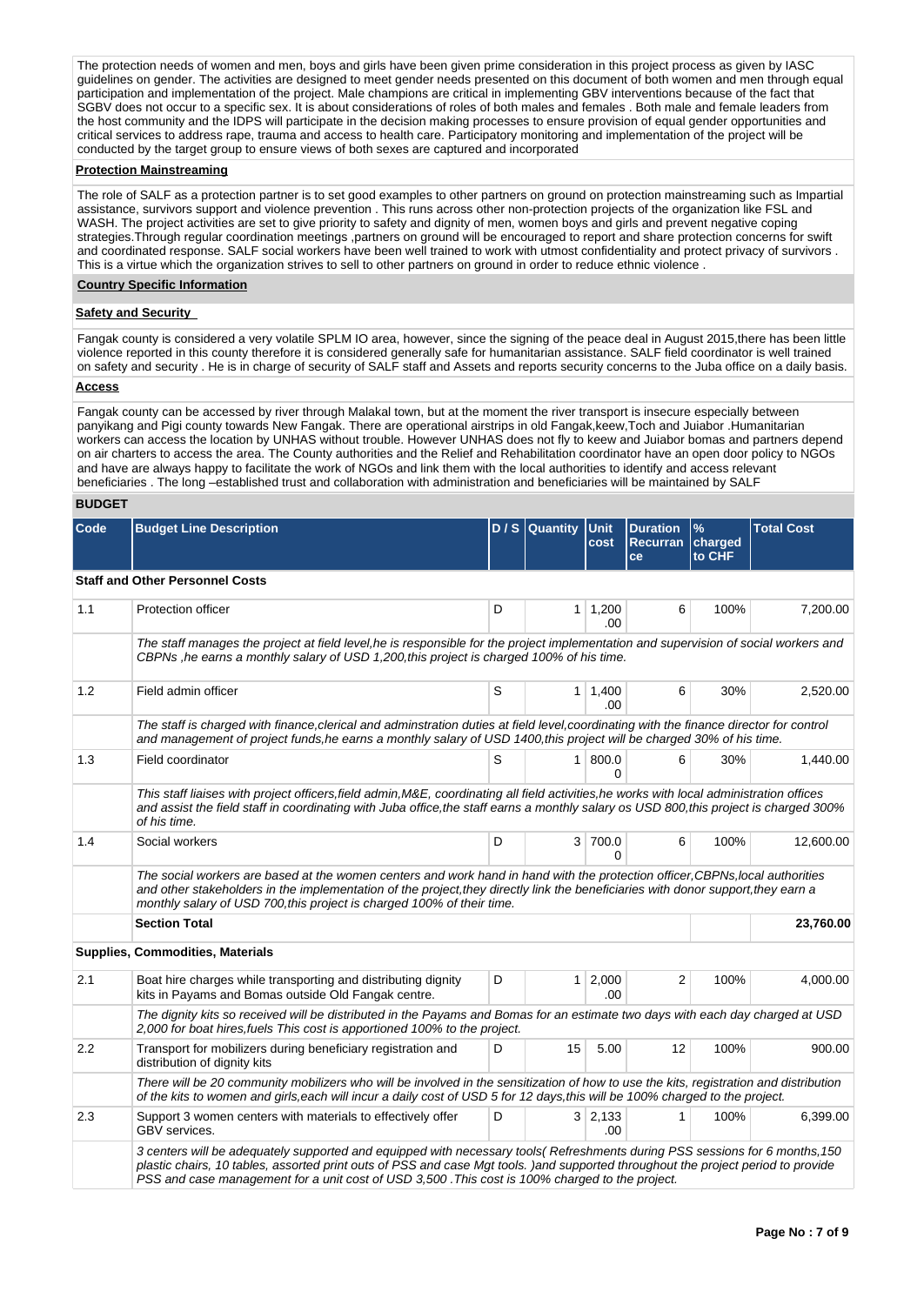| 2.4           | Facilitate the trainings and orientation of front line service<br>providers from IDPs and host community on PFA.<br>(refreshments, hall hire and hire of chairs)                                                                                 | D |                | 80 45.00              | 5   | 100% | 18,000.00 |
|---------------|--------------------------------------------------------------------------------------------------------------------------------------------------------------------------------------------------------------------------------------------------|---|----------------|-----------------------|-----|------|-----------|
|               | 5 days Trainings on 3 different locations of CBPNs on PFA drawn from host community and IDPs, there will be a total of 80 ppts<br>for the training each incurring a daily cost of USD 45 This cost is 100% charged to the project                |   |                |                       |     |      |           |
| 2.5           | Facilitate the training and orientation of CBPNs on GBV in<br>emergency response for adult and child servivors.<br>(Refreshments and hall hires)                                                                                                 | D |                | 40 45.00              | 6   | 100% | 10,800.00 |
|               | 6 days trainings in 3 different locations targeting 40 CBPNs from IDPs and host community trained on protection response and<br>each drawing a daily cost of USD 45 for three days each quarter, This cost is 100% charged to the project        |   |                |                       |     |      |           |
| 2.6           | Conduct case management and follow up for child and adult<br>survivors using appropriate tools in 3 different<br>locations, reproduction and distribution of tools, emergency boat<br>transport facilitation and follow up of SGBV survivors.    | D | 1              | 450.0<br>0            | 12  | 100% | 5,400.00  |
|               | Social worker transport in 3 locations during case management and follow up on SGBV survivors conducted twice a month at a<br>monthly cost of USD 450, the cost are 100% charged to the project.                                                 |   |                |                       |     |      |           |
| 2.7           | Provide psychosocial support services to adult and child<br>survivors in 3 locations                                                                                                                                                             | D | 1 <sup>1</sup> | 450.0<br>0            | 12  | 100% | 5,400.00  |
|               | Follow up on PSS by CBPNs and refferals, CBPNs transport, boat fuel for survivors refferals and follow up . The monthly charge<br>is USD 450 per location, this will be done twice a month, the cost is 100% charged to the project.             |   |                |                       |     |      |           |
| 2.8           | Incentives for CBPNs in Fangak County                                                                                                                                                                                                            | D | 10             | 5.00                  | 120 | 100% | 6.000.00  |
|               | 10 CBPNs will be engaged to work with the protection officer and social workers implementing PFA and community based<br>PSS, each will be incurring a USD 5 charge per day worked which is 100% charged to the project.                          |   |                |                       |     |      |           |
| 2.9           | Facilitate and support the training on psychosocial support to<br>frontline service providers inFangak County.                                                                                                                                   | D |                | 60 45.00              | 6   | 100% | 16,200.00 |
|               | 60 frontline service providers (20 per location) will be trained and oriented on community Based PSS for six days training at a<br>daily cost of USD 45 catering for refreshments Lunch and transport, this will be charged 100% to this project |   |                |                       |     |      |           |
|               | <b>Section Total</b>                                                                                                                                                                                                                             |   |                |                       |     |      | 73,099.00 |
| <b>Travel</b> |                                                                                                                                                                                                                                                  |   |                |                       |     |      |           |
| 5.1           | Per diem .M&E Officer                                                                                                                                                                                                                            | D |                | 1   100.0<br>0        | 21  | 100% | 2,100.00  |
|               | The Monitoring and evaluation officer will visit the County twice within the period, she will have a 100 USD per Diem per day<br>which is 100% charged to the project, she will visit for a total of 21 days within the project period           |   |                |                       |     |      |           |
| 5.2           | M&E officer accomodation                                                                                                                                                                                                                         | D |                | 1 35.00               | 21  | 100% | 735.00    |
|               | The monitoring and evaluation officer will be accommodated in the field at a daily cost of USD 40 within the period she will be in<br>the field, this cost is 100% charged to the project.                                                       |   |                |                       |     |      |           |
| 5.3           | Air tickets for Staff travel                                                                                                                                                                                                                     | D |                | 5 400.0               | 2   | 100% | 4,000.00  |
|               | Protection Officer, 3 Social workers and M&E officer staff will be booked on UNHAS in and out of project area during project life<br>return ticket of 400 USD each charged 100% on the project                                                   |   |                |                       |     |      |           |
|               | <b>Section Total</b>                                                                                                                                                                                                                             |   |                |                       |     |      | 6,835.00  |
|               | <b>General Operating and Other Direct Costs</b>                                                                                                                                                                                                  |   |                |                       |     |      |           |
| 7.1           | Office rental                                                                                                                                                                                                                                    | S |                | $1 \mid 1,000$<br>.00 | 6   | 20%  | 1,200.00  |
|               | SALF's Juba head offices rental cost is at USD 1,000 monthly, this project is charged 20% of this cost                                                                                                                                           |   |                |                       |     |      |           |
| 7.2           | Field office maintenance                                                                                                                                                                                                                         | D |                | 1 750.0<br>0          | 6   | 45%  | 2,025.00  |
|               | The Fangak field office bases are supported at a monthly cost of USD 750, This cost is distributed within SALF's running<br>projects, 45% of this cost is thus charged to this project                                                           |   |                |                       |     |      |           |
| 7.3           | Stationery                                                                                                                                                                                                                                       | S |                | 1   800.0             | 6   | 20%  | 960.00    |
|               | Stationery costs during trainings and Field office stationery charges are at a Monthly cost of USD 800, this project is charged 20%<br>of this cost.                                                                                             |   |                |                       |     |      |           |
| 7.4           | Coordination and communication                                                                                                                                                                                                                   | S | $\mathbf{1}$   | 800.0<br>0            | 6   | 15%  | 720.00    |
|               | Coordination and communication from Juba and to the field bases is at a Monthly cost of USD 800, this project will be charged<br>15% of this cost.                                                                                               |   |                |                       |     |      |           |
| $7.5\,$       | Computer repairs and maintenance                                                                                                                                                                                                                 | S | 1              | 800.0<br>0            | 6   | 10%  | 480.00    |
|               | Maintenance and repairs to equipments,computers and accessories at a monthly charge of USD 800,the project is charged 10%<br>of this cost during the entire project period.                                                                      |   |                |                       |     |      |           |
| 7.6           | Internet subscriptions                                                                                                                                                                                                                           | S | 1 <sup>1</sup> | 900.0<br>0            | 6   | 25%  | 1,350.00  |